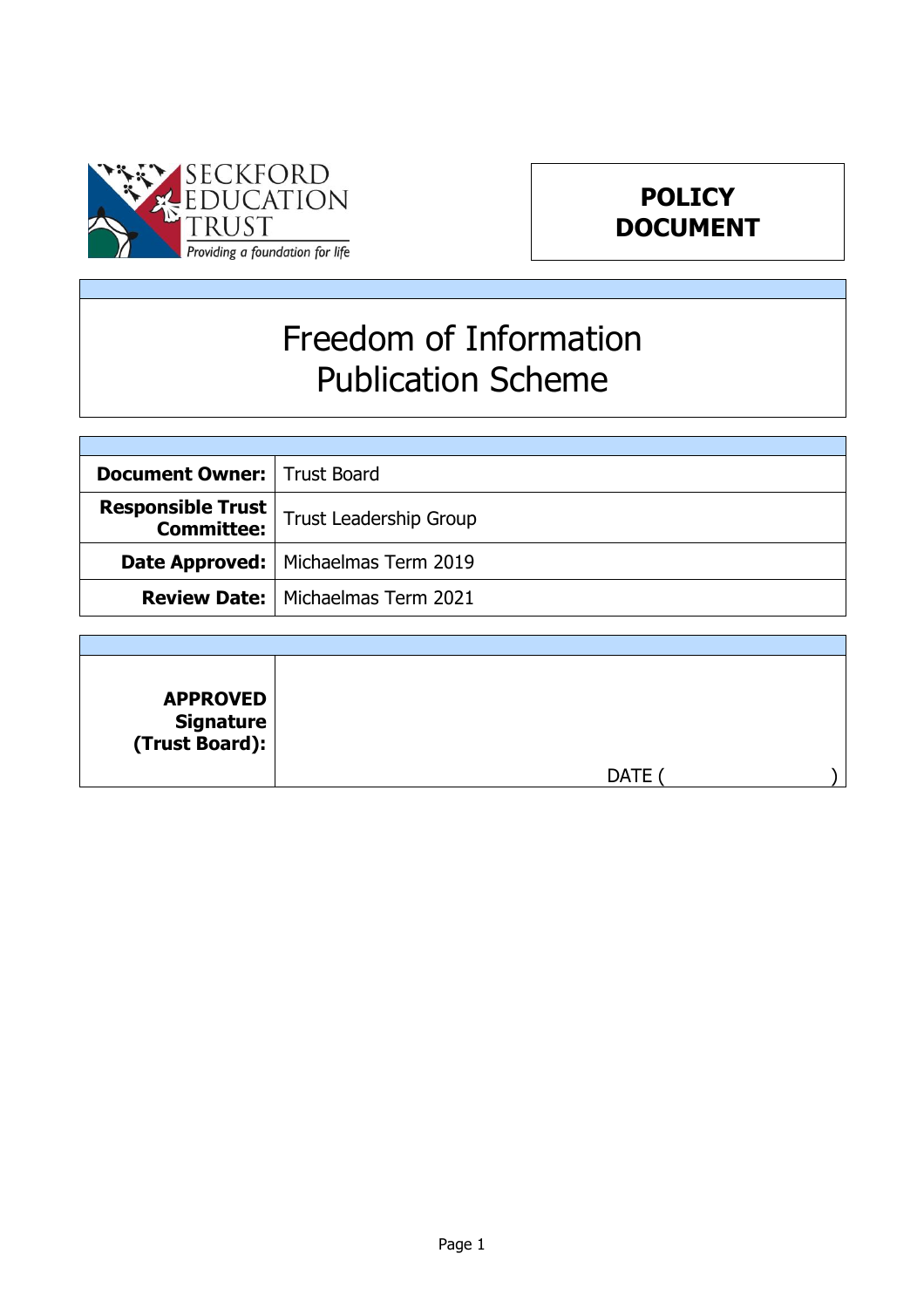#### 1. Other relevant policies and documents

- Complaints Policy
- Whistleblowing Policy
- Suffolk County Council's " Information Sharing Agreement between Suffolk County Council & Schools Reported incidents of Domestic Violence and Abuse (DVA)"

# 2. Explanation of terms used in the scheme

'Trust' = Seckford Education Trust 'School(s)' = schools within the Trust

#### 3. Purpose of the scheme

This document outlines the Trust's freedom of information publication scheme. This document covers the Trust and all its Schools and as such there is no need for each School to have its own scheme.

#### 4. Introduction

The Freedom of Information Act 2000 was introduced to promote greater openness and accountability across the public sector. It establishes a general right of access to information held by all public authorities, including schools and is intended to promote a culture of openness and accountability amongst public sector bodies, and therefore facilitate better public understanding of how public authorities carry out their duties.

The aim of this scheme is to ensure the Trust and its Schools comply with the 2000 Act (implemented full on 1 January 2005) and to ensure that the spirit of the act is reflected in the practice of the Trust and its Schools.

The Trust has adopted the model publication scheme as approved by the information commissioner.

## 5. The publication scheme

#### 5.1 Commitments under the scheme:

The scheme commits the Trust and its Schools to:

- proactively publish or otherwise make available as a matter of routine, information, including environmental information, which is held by the Trust and its Schools and falls within the classifications in section 5.3;
- specify the information which is held by the Trust and its Schools and falls within the classifications in section 5.3;
- proactively publish or otherwise make available as a matter of routine, information in line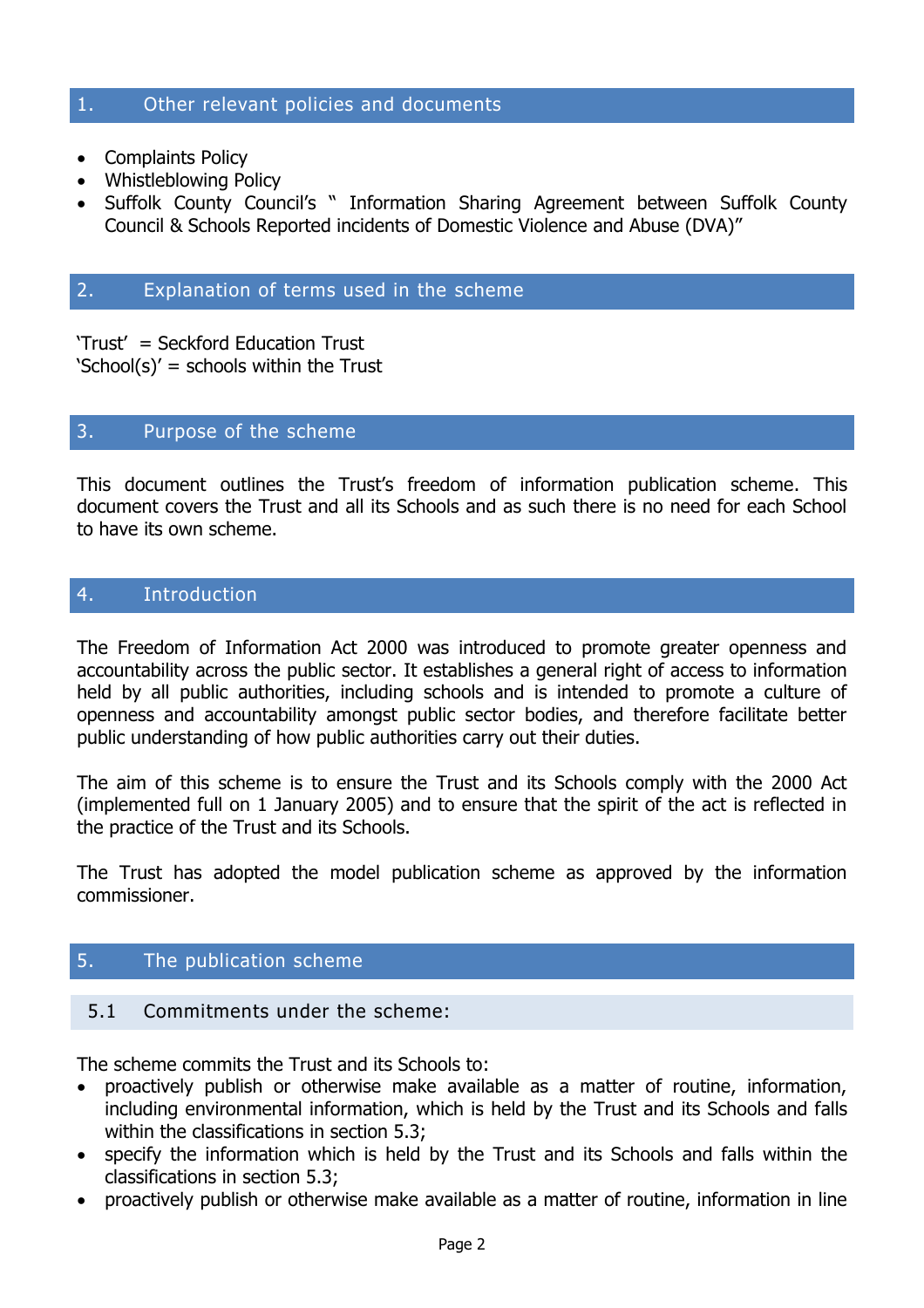with the statements contained within this scheme:

- produce and publish the methods by which the specific information is made routinely available so that it can be easily identified and accessed by members of the public;
- review and update on a regular basis the information the Trust and its Schools make available under this scheme'
- produce a schedule of any fees charged for access to information which is made proactively available;
- make this publication scheme available to the public;
- publish any dataset \* held by the Trust and its Schools that has been requested, and any updated versions it holds, unless the Trust and its Schools is satisfied that it is not appropriate to do so; to publish the dataset, where reasonably practicable, in an electronic form that is capable of re-use; and, if any information in the dataset is a relevant copyright work  $**$  and the public authority is the only owner, to make the information available for re-use under a specified licence \*\*.

\* The term 'dataset' is defined in section 11(5) of the Freedom of Information Act. \*\* The terms 'relevant copyright work' and 'specified licence' are defined in section 19(8) of that Act.

# 5.2 FOI exemptions:

The FOI Act states that public authorities have the ability to withhold information requested if it is covered by one of the following exemptions:

- Section 21: the requested information is already in the public domain
- Section 22: the requested information is intended for future publication
- Section 36: the requested information would inhibit advice, a frank debate or prejudice the effective conduct of public affairs
- Section 42: the requested information includes legal advice
- Section 43: the requested information is commercially sensitive

In the event of receiving an FOI request, it is necessary to consider these exemptions as they may afford the Trust and our Schools the ability to refuse an FOI request based solely on these grounds.

# 5.3 Classes of information:

#### **Who we are and what we do**

Organisational information, locations and contacts, constitutional and legal governance.

#### **What we spend and how we spend it**

Financial information relating to projected and actual income and expenditure, tendering, procurement and contracts.

#### **What our priorities are and how we are doing**

Strategy and performance information, plans, assessments, inspections and reviews.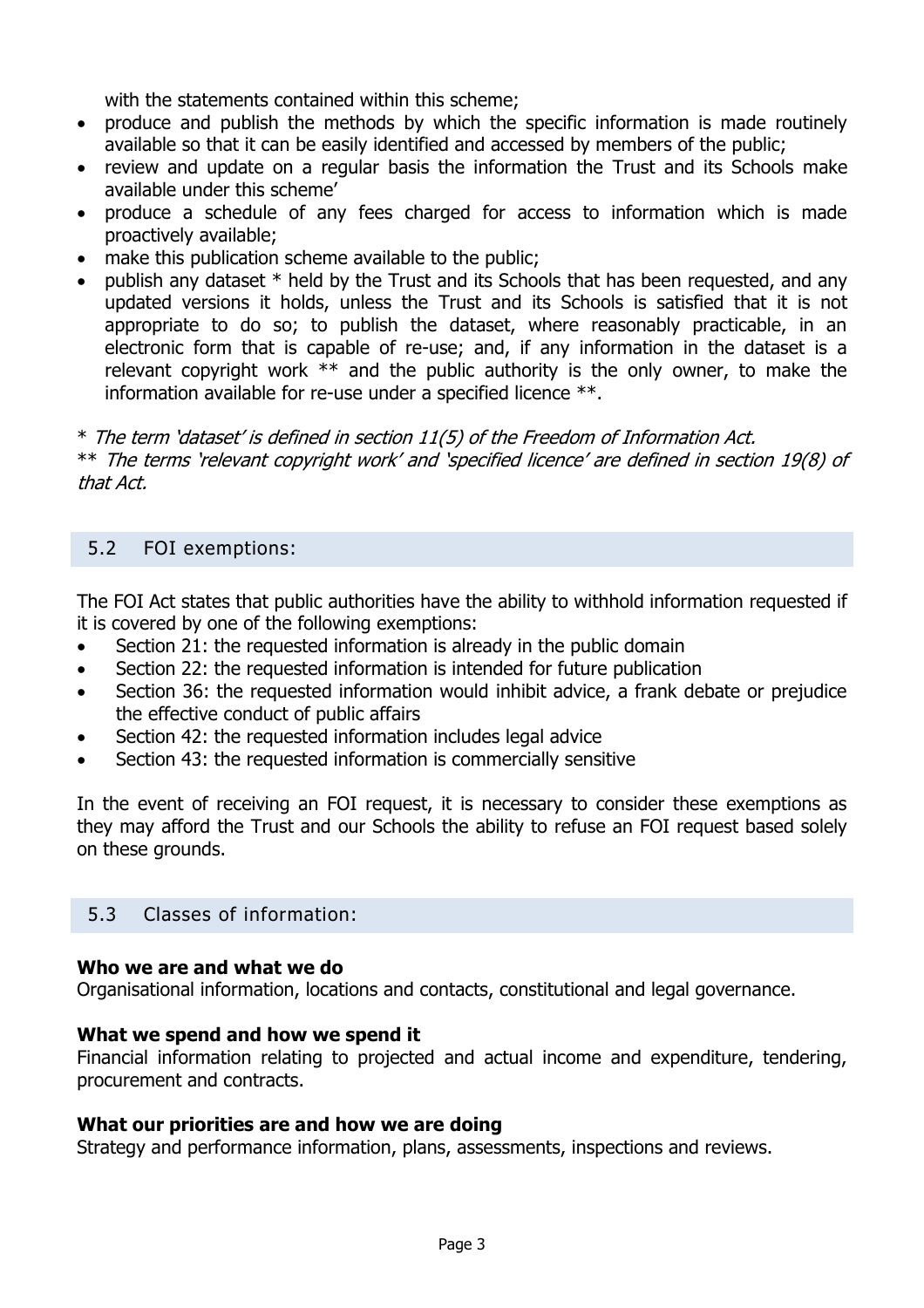#### **How we make decisions**

Policy proposals and decisions. Decision making processes, internal criteria and procedures, consultations.

#### **Our policies and procedures**

Current written protocols for delivering our functions and responsibilities.

#### **Lists and registers**

Information held in registers required by law and other lists and registers relating to the functions of the Trust and its Schools.

#### **The services we offer**

Advice and guidance, booklets and leaflets, transactions and media releases. A description of the services offered.

#### **The classes of information will not generally include:**

- Information the disclosure of which is prevented by law, or exempt under the Freedom of Information Act, or is otherwise properly considered to be protected from disclosure;
- Information in draft form;
- Information that is no longer readily available as it is contained in files that have been placed in archive storage, or is difficult to access for similar reasons.

#### 5.4 Making information available:

The primary method by which all information on the Trust and its Schools will be made available will be through the Trust and School websites:

[http://www.seckfordeducation.org.uk](http://www.seckfordeducation.org.uk/) [http://www.becclesschool.org.uk](http://www.becclesschool.org.uk/) [http://www.ixworthschool.org.uk](http://www.ixworthschool.org.uk/) [http://www.saxmundhamschool.org.uk](http://www.saxmundhamschool.org.uk/)

All financial information that is to be published statutorily will be done through the Trust website only.

Where information is not published on the websites, there are two further access methods. The first is to make an information request in writing (by email or letter) to the Trust or its Schools. This is outlined in section 5.6.

The second: in exceptional circumstances some information may be available only by viewing in person. Where this manner is specified, contact details will be provided. An appointment to view the information will be arranged within a reasonable timescale.

Information will be provided in the language in which it is held or in such other language that is legally required. Where the Trust and its Schools are legally required to translate any information, we will do so.

Obligations under disability and discrimination legislation and any other legislation to provide information in other forms and formats will be adhered to when providing information in accordance with this scheme.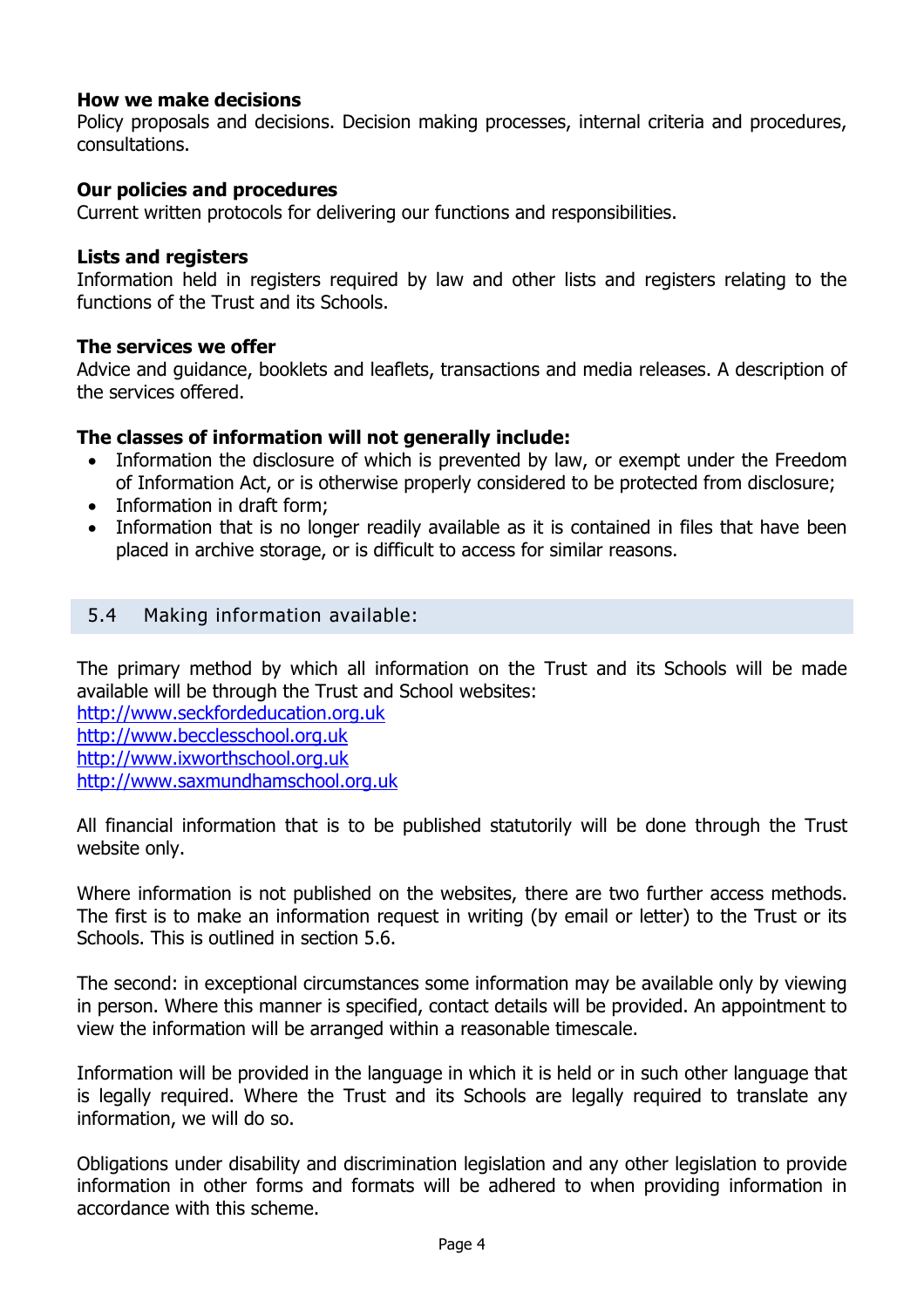#### 5.5 The process:

- 1. Any person can submit a written request for information held by the Trust or its Schools;
- 2. There is a time limit of 20 working days (excluding school holidays) to respond to requests;
- 3. There is a right of appeal if an enquirer is unhappy with the way the request has been handled, initially through the Trust Complaints Policy and then to the Information Commissioner;
- 4. The Trust and its Schools will charge at the current rate for photocopying, with an additional administration charge for requests requiring extensive staff time and costs;
- 5. The Trust and its Schools will operate by the safeguard in the Act whereby any 'manifestly unreasonable' request or one where the information is already in the public domain or the cost in time or labour is excessive need not to be complied with;
- 6. Requests for information can be received by any member of staff;
- 7. Decisions relating to items 4 and 5 above will be taken by the Principal of the Trust;
- 8. Where requests for information relate to professional activity (e.g. academic research) the school will attempt to be supportive; where a request seems to stem from dissatisfaction with the work of the Trust or any of its Schools the attempt will be made to conduct a constructive discussion with the person(s) concerned (see Complaints Policy);
- 9. Staff will be reminded that the 2000 Act makes it important that documentation is carried out appropriately.

#### 5.6 How to request information:

If you require paper versions of documents within the scheme, please contact the Trust by telephone, email or letter. Contact details are set out below:

| Email:                  | freeschools@seckford-foundation.org.uk                                                       |
|-------------------------|----------------------------------------------------------------------------------------------|
| Tel:                    | 01394 615100                                                                                 |
| <b>Contact Address:</b> | The Seckford Education Trust, Marryott House, Burkitt Road,<br>Woodbridge, Suffolk, IP12 4JJ |
| Website:                | http://www.seckfordeducation.org.uk                                                          |

To help us process your request quickly, please clearly mark any correspondence "Freedom of Information Request". If the information you're looking for isn't available via our websites, you can still contact the Trust to ask if we have it.

#### 5.6 Paying for information:

The purpose of this scheme is to make the maximum amount of information readily available at minimum inconvenience and cost to the public. Charges made by the Trust for routinely published material will be justified and transparent and kept to a minimum.

Information published on our website is free, although you may incur costs from your Internet Service Provider. If you don't have internet access, you can access our website using a local library or an internet café.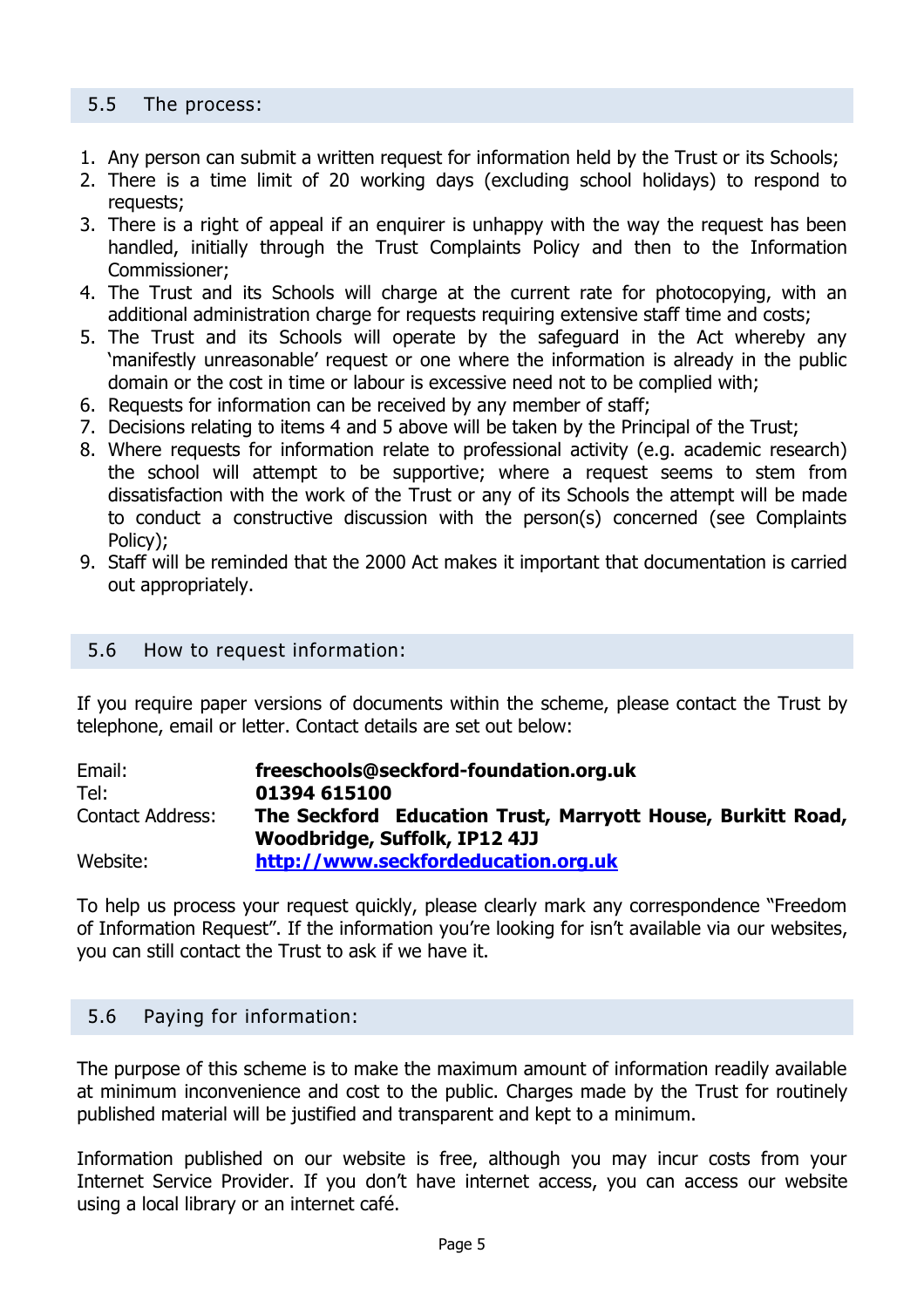Charges may be made for information subject to a charging regime specified by Parliament.

Charges may be made for actual disbursements incurred such as:

- photocopying
- postage and packaging
- the costs directly incurred as a result of viewing information

Charges may also be made for information provided under this scheme where they are legally authorised, they are in all the circumstances, including the general principles of the right of access to information held by public authorities, justified and are in accordance with a published schedule or schedules of fees which is readily available to the public.

Charges may also be made for making datasets (or parts of datasets) that are relevant copyright works available for re-use. These charges will be in accordance with either regulations made under section 11B of the Freedom of Information Act or other enactments.

If a charge is to be made, confirmation of the payment due will be given before the information is provided. Payment may be requested prior to provision of the information.

# 6. Feedback and complaints

We welcome any comments or suggestions you may have about the scheme. If you want to make any comments about this publication scheme or if you require further assistance or wish to make a complaint then initially this should be addressed to the Headteacher.

If you are not satisfied with the assistance that you get or if we have not been able to resolve your complaint and you feel that a formal complaint needs to be made then this should be addressed to the Information Commissioner's Office. This is the organisation that ensures compliance with the Freedom of Information Act 2000 and that deals with formal complaints. They can be contacted at:

Address: Information Commissioner, Wycliffe House, Water Lane, Wilmslow, Cheshire, SK9 5AF Telephone: 0303 123 1113 (local rate) or 01625 545 745 if you prefer to use a national rate number Fax: 01625 524510 Website : [http://www.informationcommissioner.gov.uk](http://www.informationcommissioner.gov.uk/)

#### 7. Compliance and performance monitoring

The Trust Board will review this policy every two years and ensure that practice across all schools is in line with this policy. Any review will take into account the most up-to-date legislation.

The Trust has identified a range of Assurance Methodologies as tools by which compliance with polices can be tested. Those most relevant to this policy include: